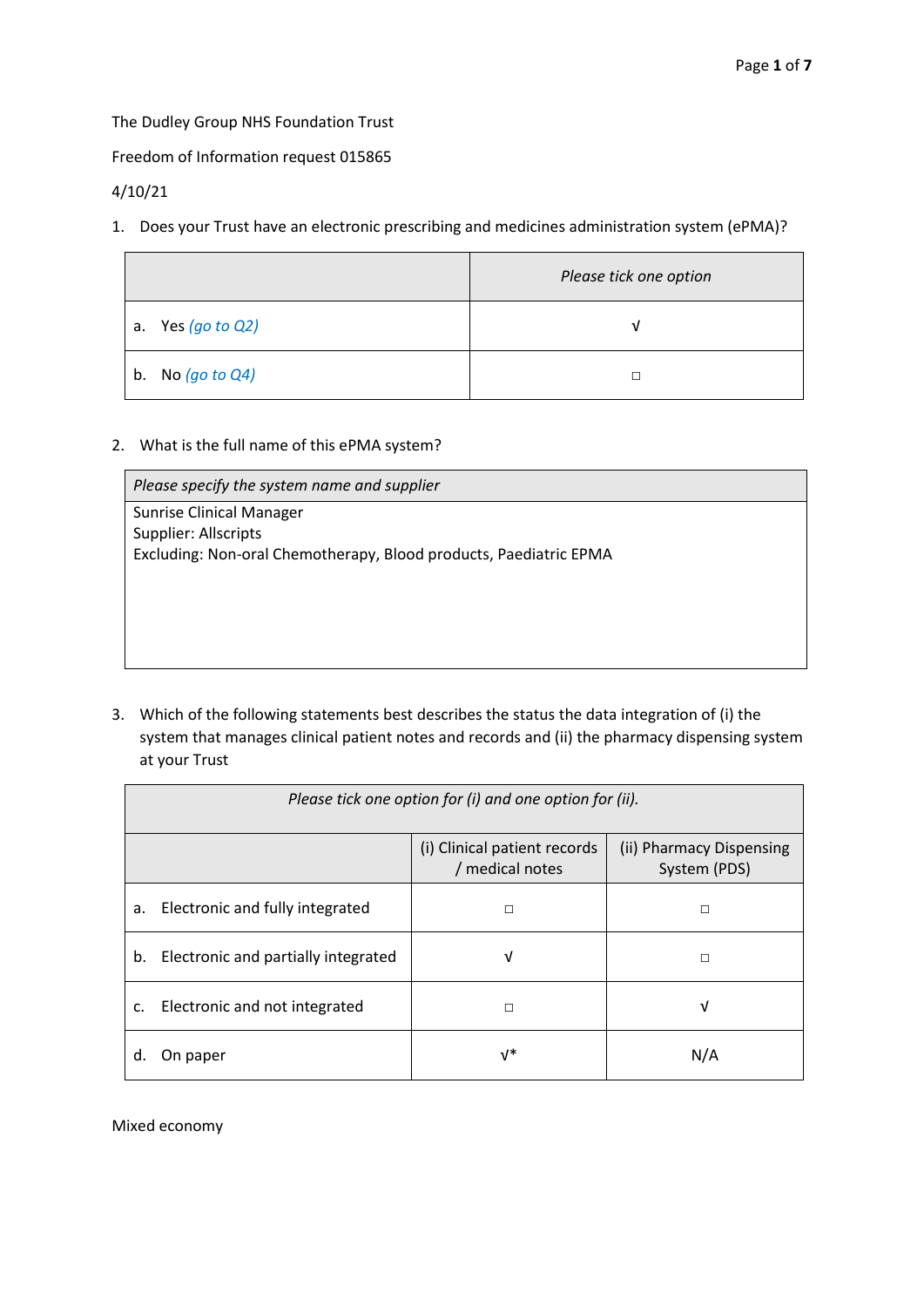4. Which of the following statements best describes your Trust's overall implementation of the ePMA system?

|                |                                                                                               | Please tick one option |
|----------------|-----------------------------------------------------------------------------------------------|------------------------|
| a.             | ePMA system is fully implemented $(Go \ to \ Q5)$                                             | П                      |
| b.             | ePMA system is partially implemented and<br>progress is ongoing to complete it (Go to Q5)     | V                      |
| $\mathsf{C}$ . | ePMA system has been procured from a named<br>supplier and awaiting implementation (Go to Q5) | $\Box$                 |
| d.             | Selection of suppliers and procurement of ePMA<br>system is underway (Go to Q5)               | П                      |
| e.             | Awaiting funding (Go to Q17)                                                                  | $\Box$                 |
| f.             | No ePMA systems or plans in place $(Got 0 17)$                                                | $\Box$                 |
| g.             | Other – please specify below                                                                  |                        |
|                |                                                                                               |                        |
|                |                                                                                               |                        |

5. To the best of your knowledge when will an ePMA system be fully implemented at your Trust?

|                                       | Month | Year |
|---------------------------------------|-------|------|
| Estimated date of full implementation | Dec   | 2022 |

6. Which of the following statements best describes the interface between the patient record system and the pharmacy dispensing system?

|                |                                                                                               | Please tick one option |
|----------------|-----------------------------------------------------------------------------------------------|------------------------|
| а.             | Patient records are electronic and fully<br>integrated with pharmacy dispensing system.       | П                      |
| b.             | Patient records are electronic and partially<br>integrated with pharmacy dispensing system.   | П                      |
| $\mathsf{C}$ . | Patient records are electronic, but not<br>integrated with the pharmacy dispensing<br>system. | ν                      |
|                | On paper                                                                                      |                        |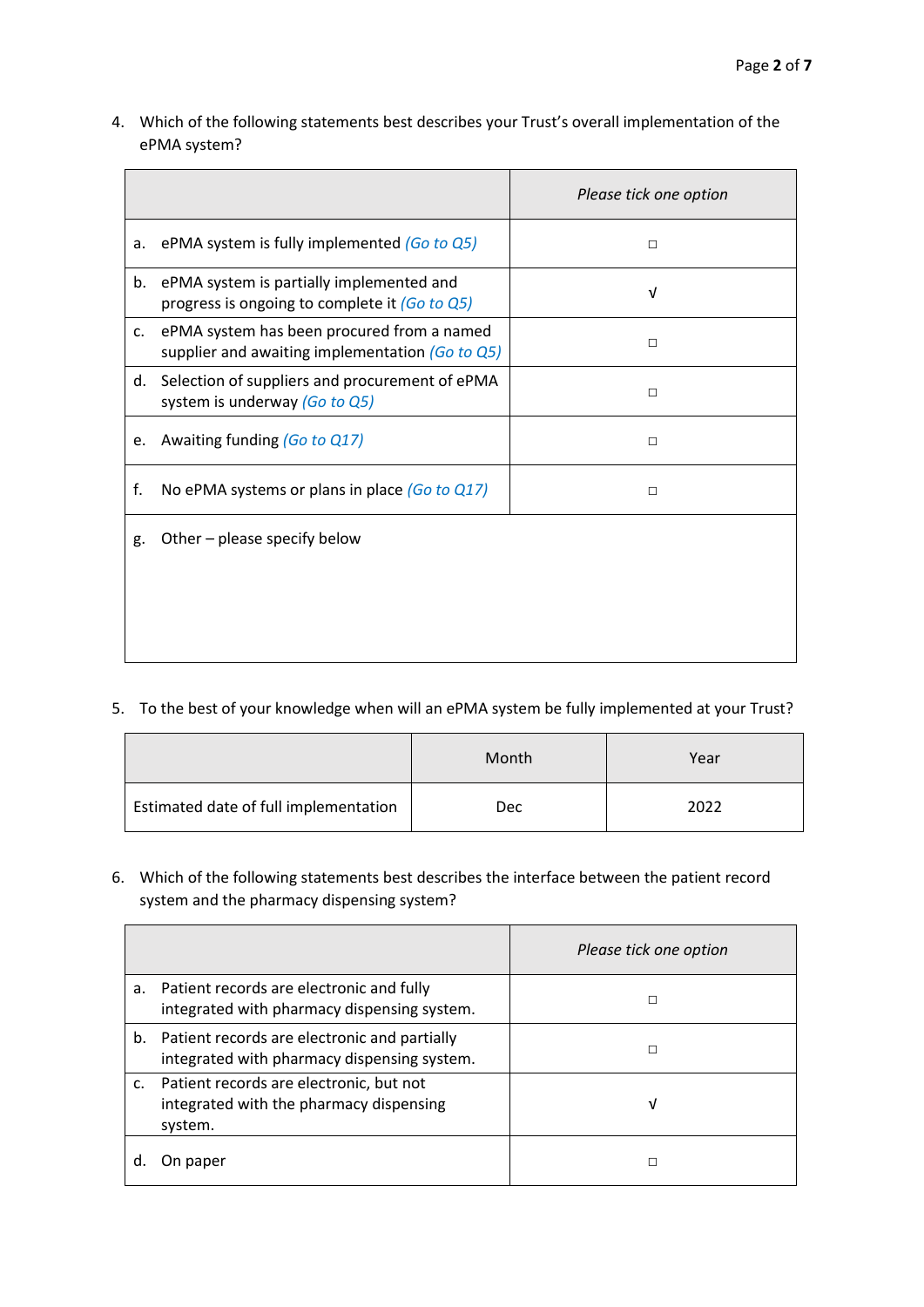7. What is the name of the pharmacy dispensing system at your Trust?

|             | Please specify the system name and supplier |
|-------------|---------------------------------------------|
| Wellsky JAC |                                             |
|             |                                             |

8. Can the Trust export data from these systems and, if so, in which of the following formats?

| Please tick all that apply |   |                                          |
|----------------------------|---|------------------------------------------|
| (i) Patient records system |   | (ii) Pharmacy Dispensing<br>System (PDS) |
| .xls (Excel)<br>a.         | ٧ | ν                                        |
| .csv or .txt (Text)<br>b.  | ν | П                                        |
| Not possible<br>c.         | п | П                                        |

9. In principle are the prescribing systems capable of producing an anonymised report of the number of patients treated *by specific drug treatment* and *by diagnosis* a single report?

|           | Please tick one option |
|-----------|------------------------|
| Yes<br>а. |                        |
| b. No     |                        |

10. In the case of drugs with multiple indications, e.g., a drug indicated for rheumatoid arthritis and haematology, does the system record sufficient detail to report on how much is used for each indication?

|        | Please tick one option |
|--------|------------------------|
| a. Yes |                        |
| b. No  | $V^*$                  |

\*Blueteq database may provide this information as a standalone system currently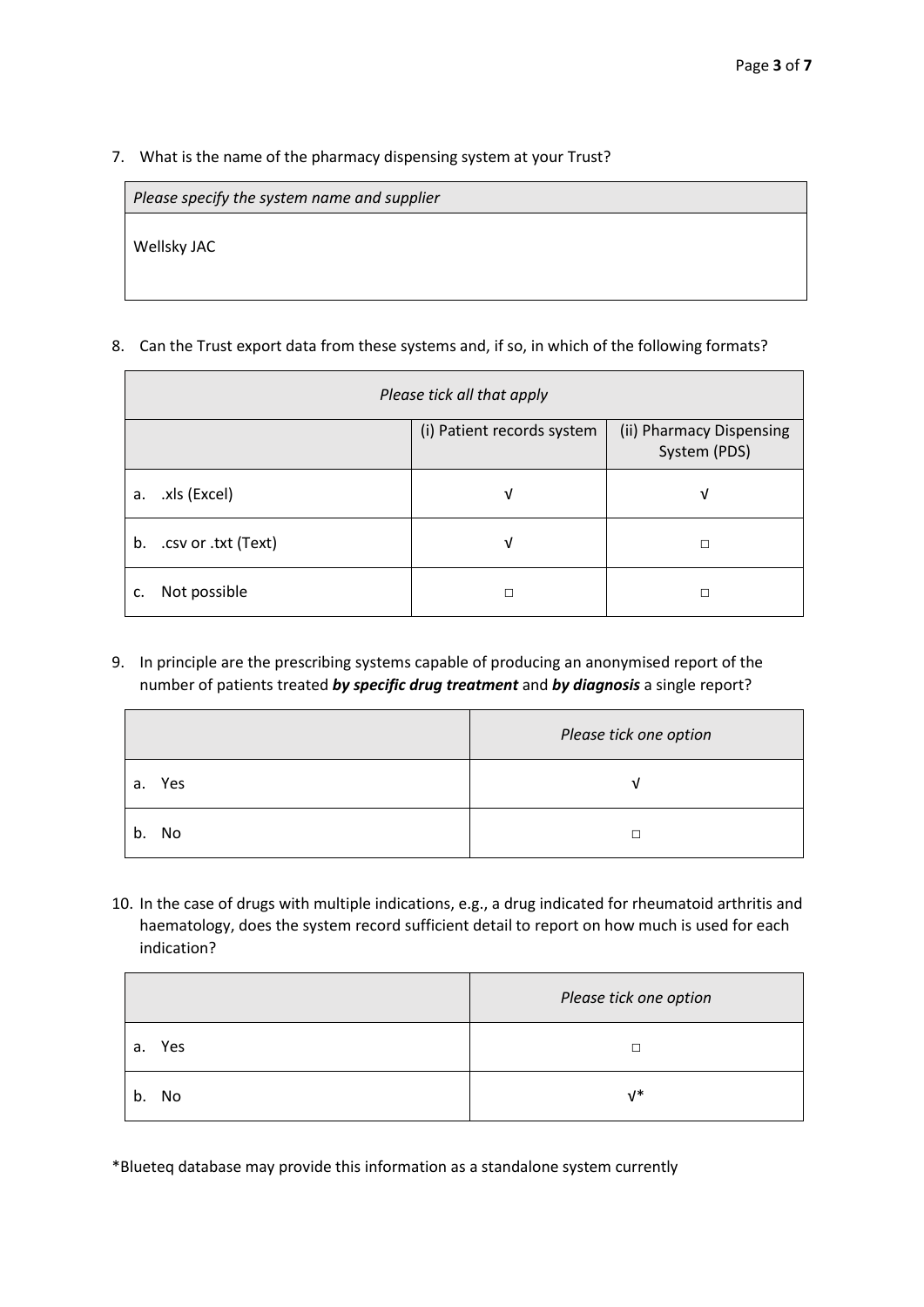# 11. In the case of drugs that are used to treat more than one type of cancer, can the system produce a single report that shows the quantity of drug used for each tumour type?

|          | Please tick one option |
|----------|------------------------|
| a. Yes   |                        |
| b.<br>No |                        |

12. In the case of drugs that are used to treat more than one type of cancer, can the system produce a single report that shows the quantity of drug used for each tumour type by cancer stage?

|           | Please tick one option |
|-----------|------------------------|
| Yes<br>a. |                        |
| No<br>b.  |                        |

13. Which, if any, of the following fields can be exported from the ePMA system?

|    | Please indicate yes or no per item                            |            |           |
|----|---------------------------------------------------------------|------------|-----------|
|    |                                                               | Yes        | <b>No</b> |
| a. | Date (month year)                                             | $\sqrt{ }$ | $\Box$    |
| b. | Diagnosis or indication                                       | V          | $\Box$    |
| c. | Drug name (&/or SNOMED ID)                                    | V          | $\Box$    |
| d. | Drug formulation                                              | $\sqrt{ }$ | $\Box$    |
| e. | Drug strength                                                 | $\sqrt{ }$ | $\Box$    |
| f. | Drug unit of measure (e.g.,<br>milligrams, micrograms, vials) | V          | $\Box$    |
| g. | Quantity dispensed (in UOM)                                   | $\Box$     | $\Box$    |
| h. | Quantity prescribed (in UOM)                                  | ν          | $\Box$    |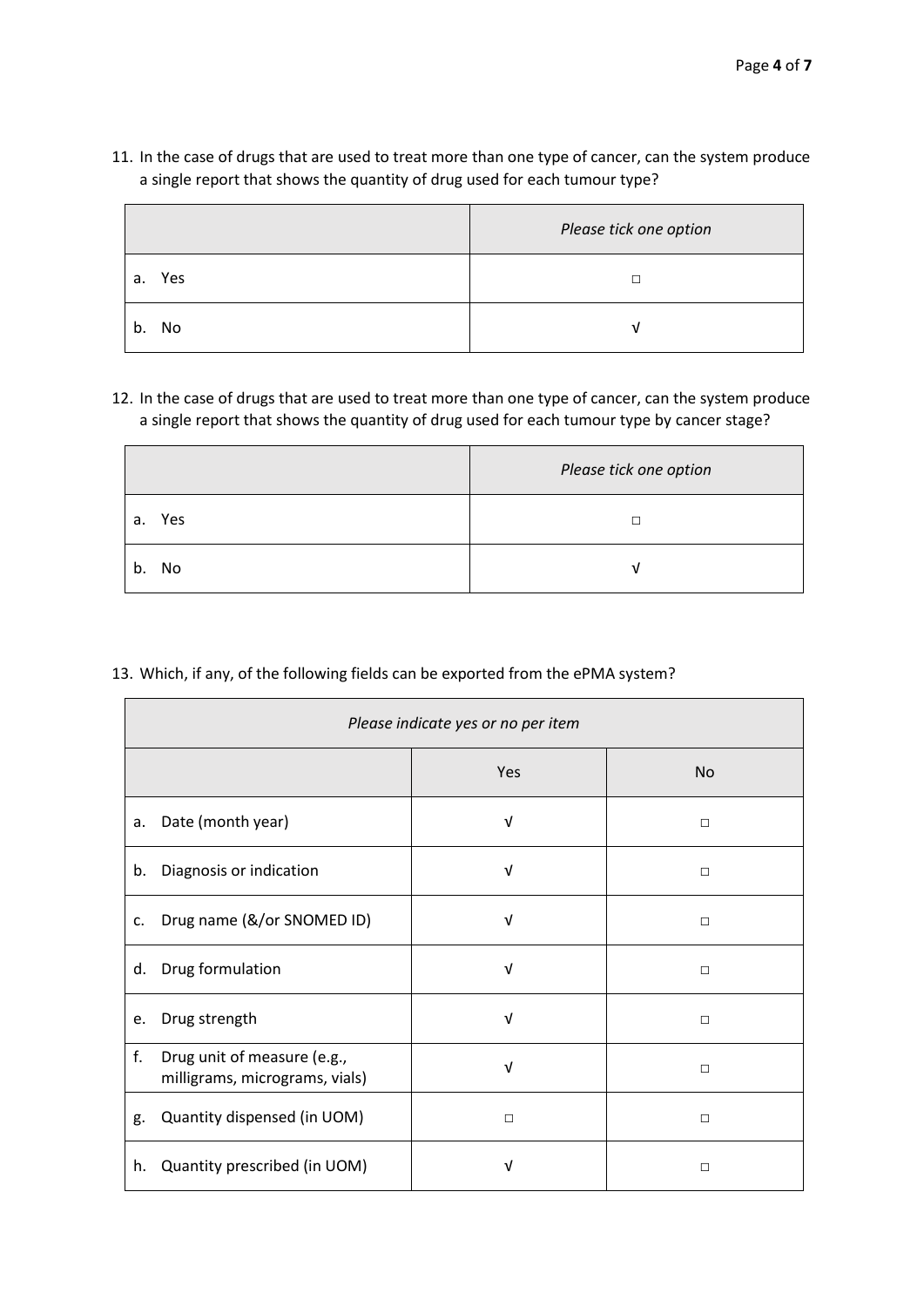| Please indicate yes or no per item |     |    |
|------------------------------------|-----|----|
|                                    | Yes | No |
| Number of patients treated         |     |    |

### 14. Do you already produce a report such as this within the Trust?

|           | Please tick one option |
|-----------|------------------------|
| Yes<br>c. | V                      |
| d. No     |                        |

### 15. What is the name of this report?

#### *Please specify*

There are many different reports for varying purposes that use these details. For example: EPMA Dashboard which includes a missed doses monitor

## 16. Which team or department is responsible for producing this report?

| Please specify          |
|-------------------------|
| Health Informatics Team |

17. In September 2021 we understand that a new standard is being implemented for the Drugs Patient Level Contract Monitoring (DrPLCM) report, which is submitted monthly by every NHS Trust. Please se[e DCB2212](https://digital.nhs.uk/data-and-information/information-standards/information-standards-and-data-collections-including-extractions/publications-and-notifications/standards-and-collections/contract-monitoring#current-releases) Drugs Patient Level Contract Monitoring (DrPLCM) Version 2.0 released 8<sup>th</sup> April 2021.

To what extent will your Trust be able to submit the data field named **'Therapeutic indication code (SNOMED CT)', or a description of the indication**, alongside details of drug treatment, as stipulated by NHS England by the end of 2021?

|               | Please tick one option |
|---------------|------------------------|
| Fully<br>- а. |                        |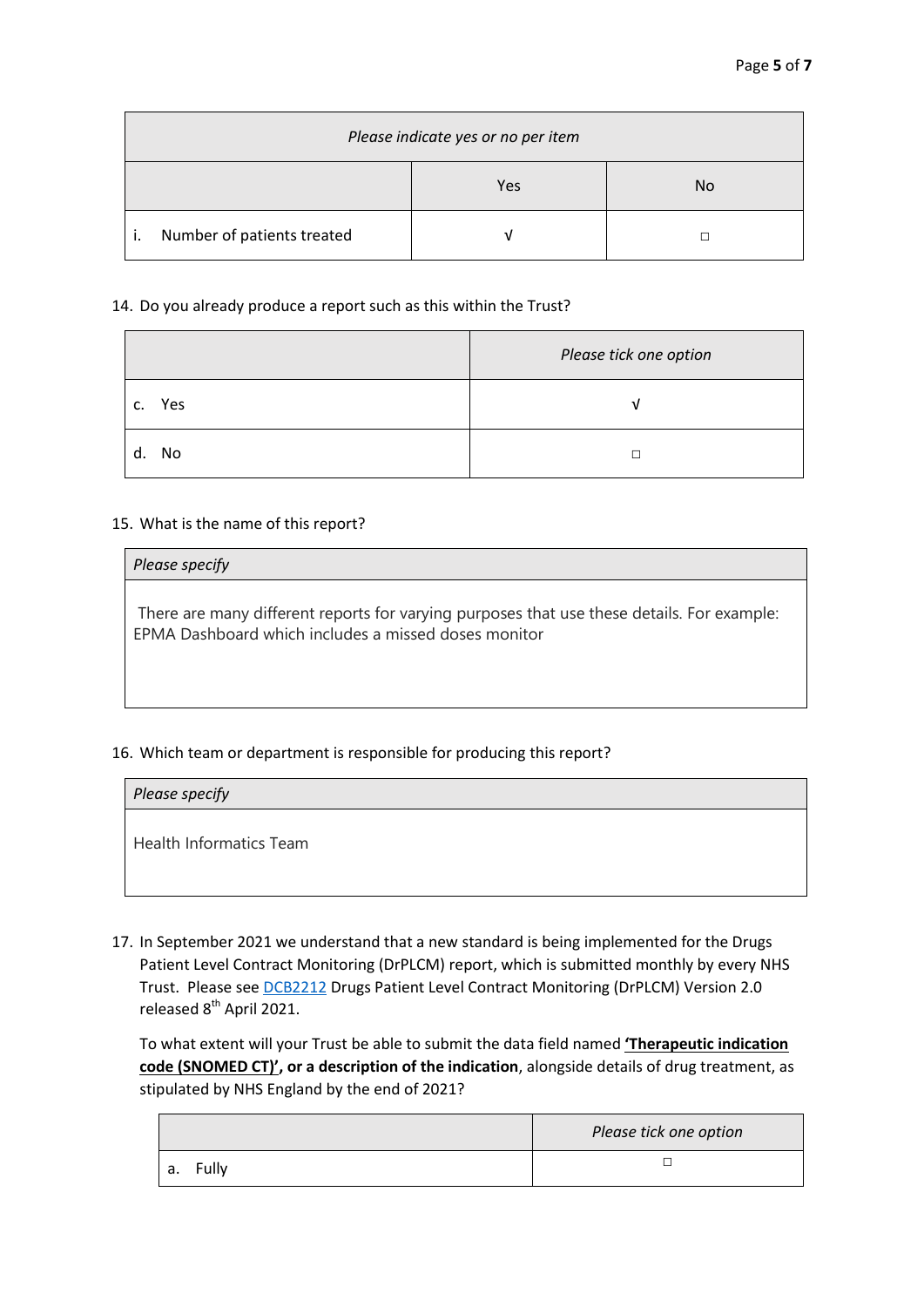|    |            | Please tick one option |
|----|------------|------------------------|
| b. | Partially  |                        |
| C. | Not at all |                        |

18. Which of the following diagnoses or indications are detailed in the latest DrPLCM report for your Trust?

We are interested in the level of detail (e.g., medical oncology versus ovarian cancer) as well as the specific diagnoses.

| Please indicate yes or no for each diagnosis description |        |                         |
|----------------------------------------------------------|--------|-------------------------|
| <b>Diagnosis description</b>                             | Yes    | <b>No</b>               |
| Immunology                                               | $\Box$ | X                       |
| Atopic dermatitis                                        | $\Box$ | Χ                       |
| Crohn's disease                                          | $\Box$ | X                       |
| Plaque psoriasis                                         | $\Box$ | X                       |
| <b>Rheumatoid arthritis</b>                              | $\Box$ | X                       |
| Severe asthma                                            | $\Box$ | X                       |
| Ulcerative colitis                                       | $\Box$ | $\pmb{\mathsf{X}}$      |
|                                                          |        |                         |
| Multiple sclerosis                                       | $\Box$ | X                       |
| Primary progressive multiple sclerosis                   | $\Box$ | Χ                       |
| Relapsing remitting multiple sclerosis                   | $\Box$ | $\overline{\mathsf{X}}$ |
|                                                          |        |                         |
| Ophthalmology                                            | $\Box$ | X                       |
| Wet age-related macular degeneration                     | $\Box$ | X                       |
| Dry age-related macular degeneration                     | $\Box$ | Χ                       |
| Diabetic macular oedema                                  | $\Box$ | $\mathsf{x}$            |
|                                                          |        |                         |
| Medical oncology                                         | $\Box$ | $\pmb{\mathsf{X}}$      |
| <b>Breast cancer</b>                                     | $\Box$ | x                       |
| Lung cancer                                              | $\Box$ | X                       |